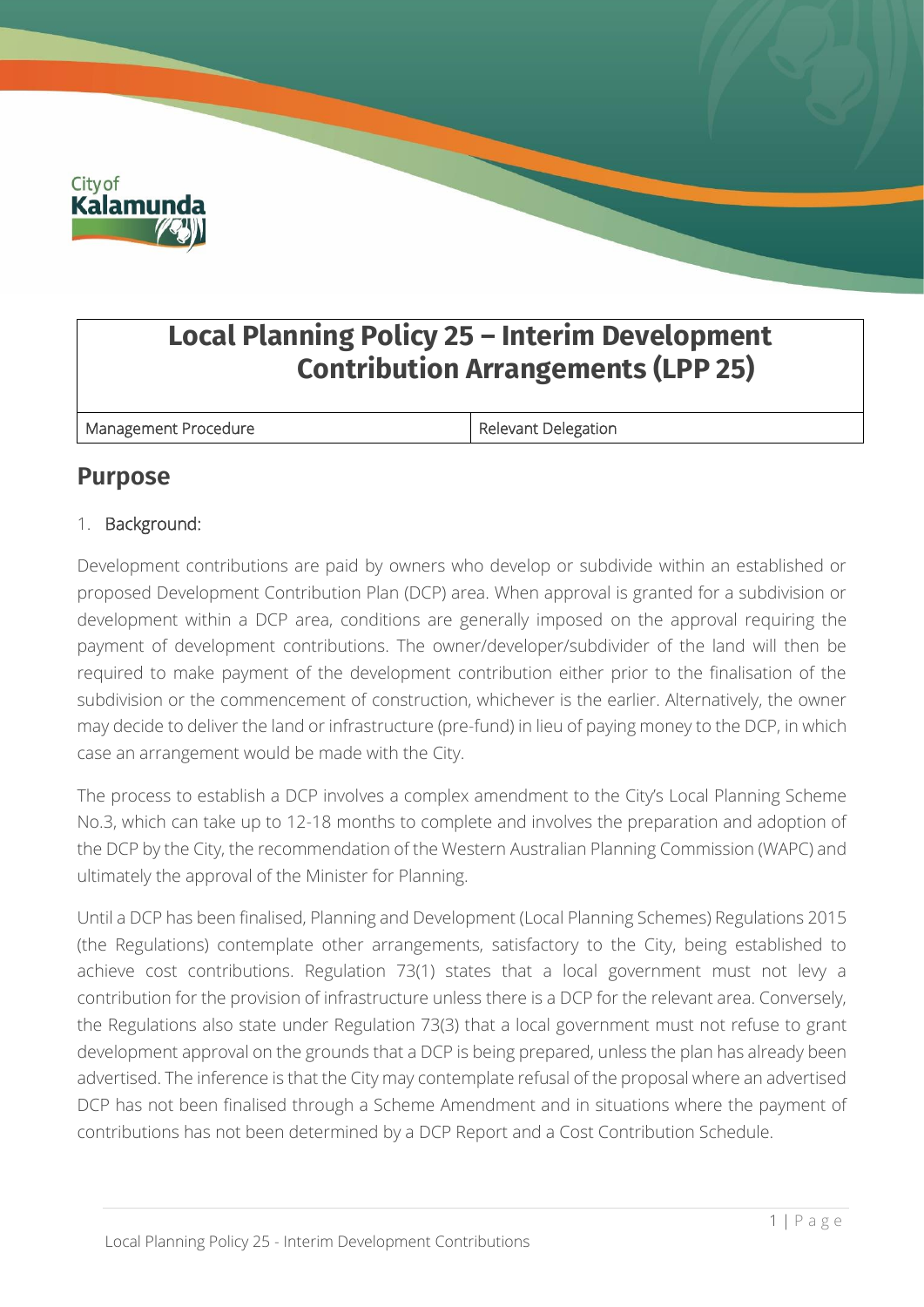

In the interests of progressing development in the area, a condition of approval can be included on a subdivision and/or development approval, which requires a legal

agreement between the parties to address the matter of the contribution requirement (Refer Part 2.2.1.3 of this Policy). The legal agreement referred to as an Interim Development Contribution Arrangement (IDCA), provides a means by which subdivision and development conditions relating to interim contributions can be cleared and cost contributions made, allowing development to progress prior to formal gazettal of the DCP. Through this Policy, the City provides guidance to landowners as to what it deems to be a satisfactory arrangement.

It is desirable for the City to establish a formal position in regard to IDCAs to ensure that Council can carry out its role as administrator of the DCP in a fair, reasonable, consistent and transparent manner that minimises the financial risk to Council and the broader community.

This Policy has been prepared to provide a concise and documented procedure for the establishment of IDCAs within the City of Kalamunda (the City).

### 2. Application of the Policy:

This Policy applies to all development located within a proposed Development Contribution Area (DCA) in the City of Kalamunda.

#### 3. Statutory Authority / Legal Status:

This Policy has been prepared under and in accordance with the deemed scheme provision in Schedule 2 of the Planning and Development (Local Planning Scheme) Regulations 2015 (the Regulations).

# a) Relationship to Local Planning Scheme No.3

This Policy is a local planning policy prepared, and to be read, with regard to the general provisions and objectives of Local Planning Scheme No.3 (the Scheme). The Policy is intended to augment and to be read in conjunction with the provisions of the Scheme relating to DCAs.

# b) Relationship to other state planning/ development control policies

This Policy has due regard to and should be read in conjunction with State Planning Policies, in particular State Planning Policy 3.6 – Development Contributions for Infrastructure.

#### c) Relationship to other local planning policies

This Policy is intended to be read in conjunction with other applicable City of Kalamunda Local Planning Policies; of particular relevance to this Policy is Local Planning Policy No.24 – Development Contribution Areas.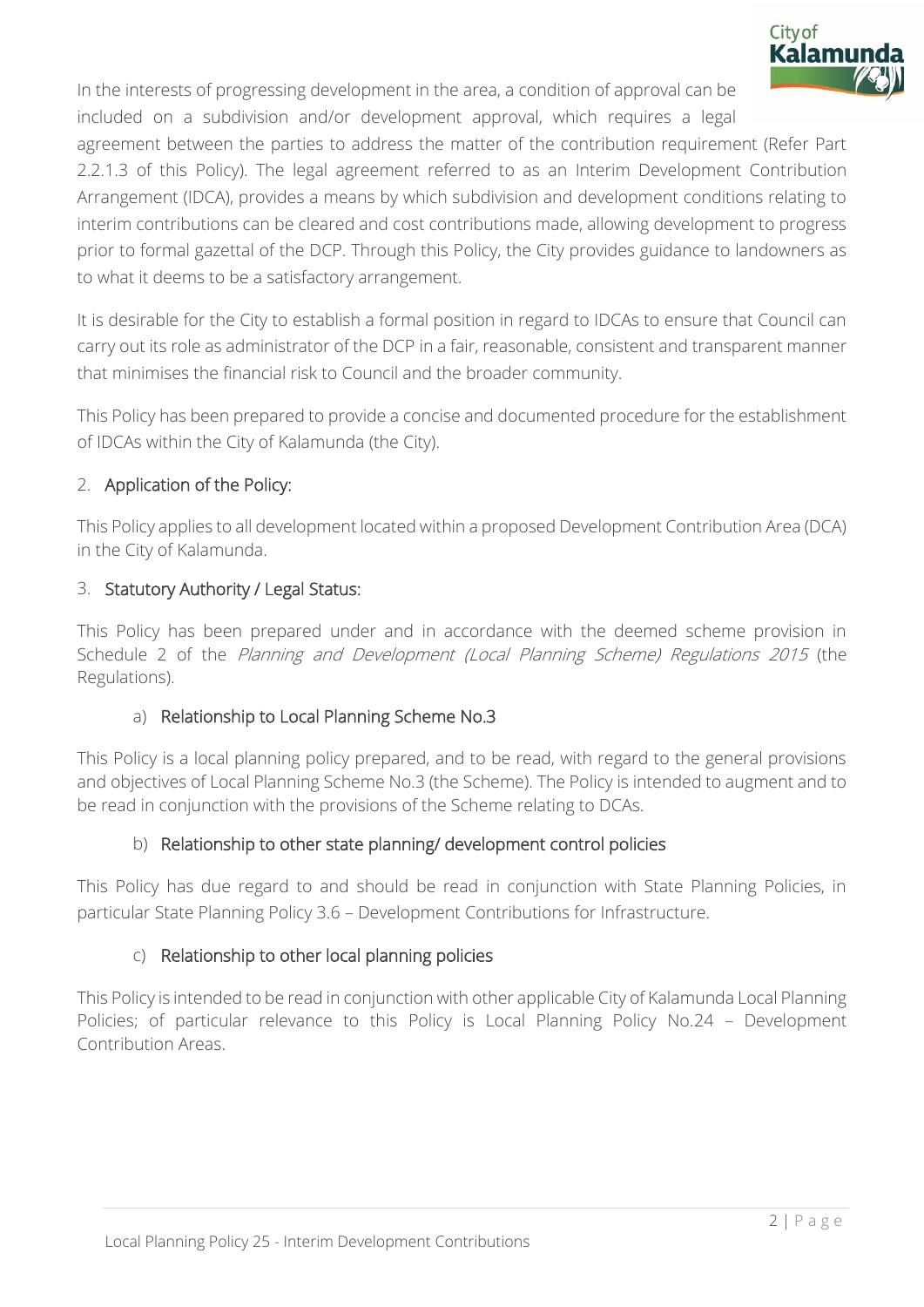# **Policy Statement:**



#### 1. Policy Objectives

The objectives of this Policy are to:

- a) Clearly outline the City's expectation in regard to satisfactory arrangements being established for contributions prior to formal gazettal of a DCA;
- b) Identify the City's position with regard to interim development contribution arrangements prior to the formal gazettal of a DCA;
- c) Identify the City's position with regard to the provision of infrastructure and land prior to the finalisation of a DCA and the potential for development contribution offsets accordingly; and
- d) Ensure that developers acknowledge the risks of entering into interim development contribution arrangements prior to finalisation of a DCA.

#### 2. Specific Policy Requirements for Interim Development Contribution Arrangements

#### 3. Subdivision and Development Approvals

- a) In considering subdivision applications for land within a draft DCA, where recommencing approval of a subdivision application to the Western Australian Planning Commission (WAPC), the City will recommend Model Condition No. AD5 (as amended) which requires satisfactory arrangements being entered into with the City for the provision of an IDCA. The City will also generally recommend to the WAPC an advice note be included on the approval stating that the IDCA will be made pursuant to the provisions of the Regulations Scheme and those of this Policy.
- b) In considering development applications for land within a draft DCA, in approving an application, the City will generally impose a condition of approval requiring satisfactory arrangements being entered into with the City for the provision of an IDCA. The City will also generally provide an advice note with the approval, stating that the IDCA will be made pursuant to the provisions of the Regulations and those of this Policy.
- c) The recommended condition and associated advice note are noted below:

#### 4. Recommended Condition – Development Approval

Prior to [INSERT TIMING] the landowner/applicant is to enter into a legally binding agreement with the City of Kalamunda to contribute towards the costs of providing the common service and community infrastructure as identified in Scheme Amendment No. [INSERT NUMBER] to the City of Kalamunda Local Planning Scheme No. 3.

#### 5. Recommended Condition – Subdivision Approval

Arrangements being made with the City of Kalamunda to the satisfaction of the Western Australian Planning Commission for the landowner/applicant to contribute towards the cost of providing community and/or common infrastructure as established through amendment [INSERT NUMBER] (when gazetted) to the City's Local Planning Scheme No. 3. (Local Government).

#### 6. Recommended Advice Note

In regards to condition no. (INSERT NUMBER) reference is made to the City of Kalamunda Local Planning Policy PDEV 25 (Interim Developer Contributions) which provides guidance regarding the City's expectations in regard to interim development contribution arrangements.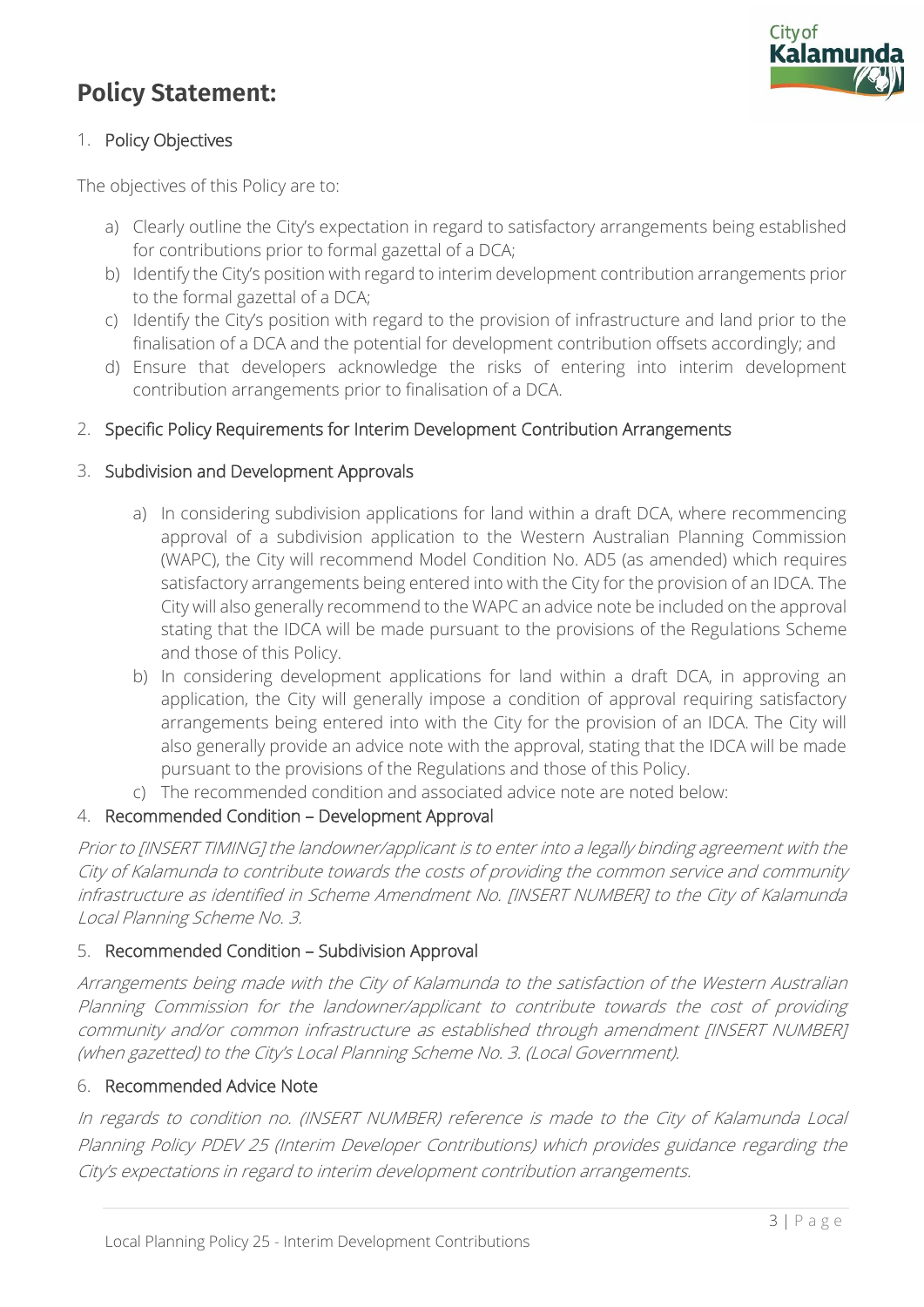

#### 7. Information Required to Seek Clearance of Conditions

In applying for City clearance of conditions of subdivision and/or development a landowner and/or applicant is required to:

- a) Engage the City's legal representatives, or another appropriate legal representative, to prepare the requisite legal documentation (IDCA); and
- b) Seek the City's endorsement of the requisite legal documentation.

The legal documentation will consist of a legal agreement between the landowner and the City.

#### 8. Required Content of Legal Agreement

To comply with a condition requiring an IDCA, the City will require the legal agreement to address the following matters:

The payment of an interim development contribution amount to Council based on the latest available estimate cost contribution rate.

- a) The provision of security in addition to cost contributions to the value of 50 percent of the estimated cost contribution (or other amount to be agreed between the City and the applicant having regard for the risk of cost escalation within the subject draft DCP), netting all stages of subdivision or development which are the subject of that approval.
- b) The security required in accordance with Clause 2 shall be in the form of:
	- i. A cash payment;
	- ii. Bank guarantee;
	- iii. Charge and caveat over a portion of land having a value equal to or greater than the value of required security; or
	- iv. Another form of security to be agreed between the City and the applicant.

#### 9. Estimated Cost Contribution

- a) The latest available estimated cost contribution rate will be the latest rate adopted by Council for the purposes of calculating interim development contributions.
- b) The City may take into consideration situations where developers have provided infrastructure and/or land, proposed to be included within the DCA, as part of their development as off-sets against the estimated contribution rate.
- c) Only cost items that have been constructed or provided for within a specified stage of subdivision and/or development will be acknowledged as an offset against contribution rates. Future offsets that have not been constructed or provided for within the specified stage or previous stages will not be acknowledged as an offset. However, should a cost item acknowledged as an offset against estimated contribution rates exceed the liability of the specified stage, the over provision may be used in subsequent stages as an offset against estimated contribution rates.
- d) In determining the value of any offsets, the City may have regard to the latest infrastructure/land infrastructure costs and land values adopted by Council or may determine rates derived from a combination of rates adopted by Council and supplied by the subdivider.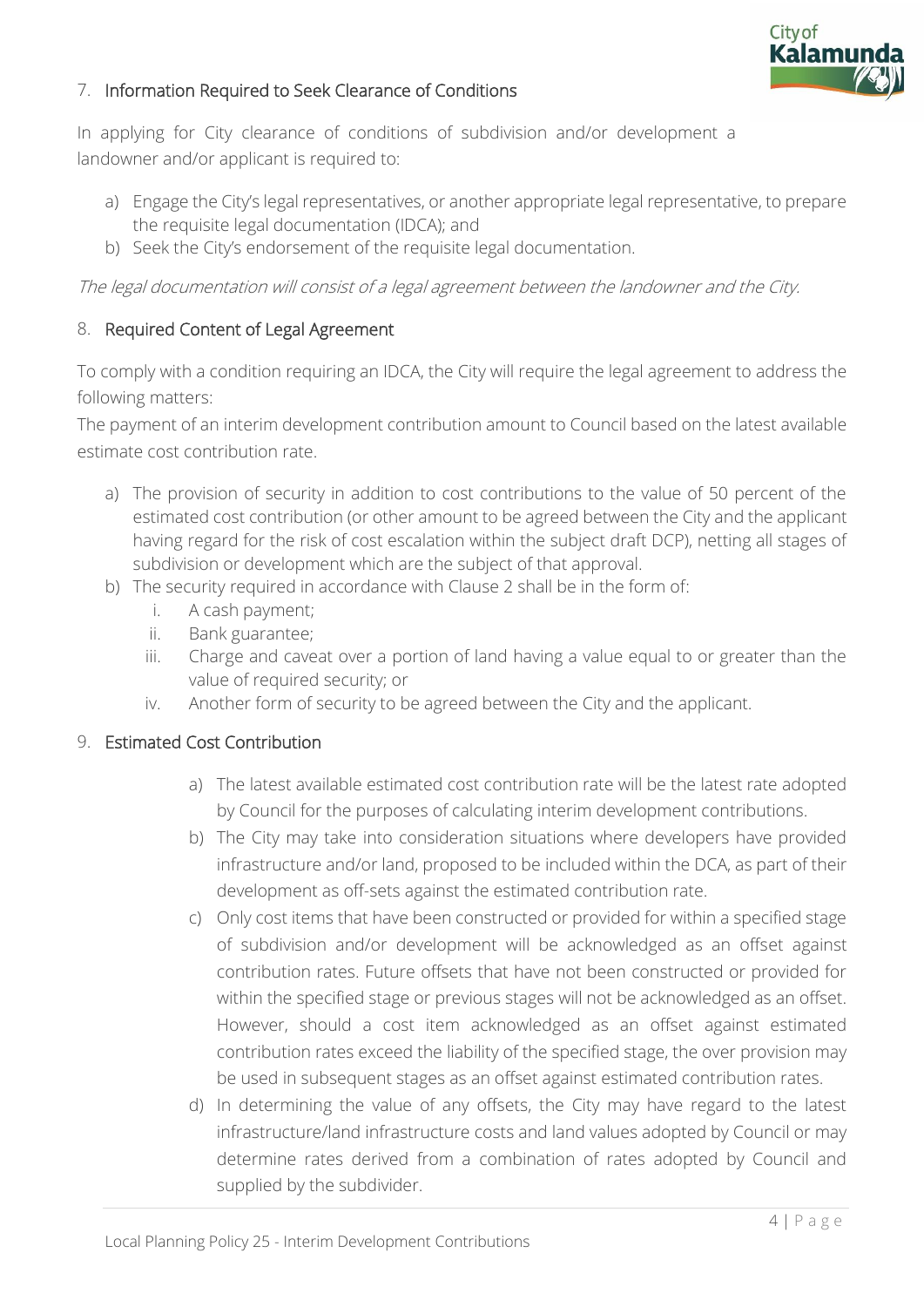

e) Developers are to acknowledge that offsets are based on infrastructure and land envisaged to be included within the finalised DCA. The inclusion or exclusion of infrastructure, land and other cost items cannot be guaranteed by the City as final approval for a DCA is subject to the relevant statutory process. In this regard, the value of infrastructure and/or land provided as an offset against an IDCA payment may need to be paid to the City upon finalisation of the DCA should the infrastructure or item not be subsequently included within the finalised DCA.

#### 10. Payment of Cost Contribution

The landowner, with the agreement of the City, is to pay the landowner's cost contribution by:

- a) Cheque or cash;
- b) Transferring to the City land in satisfaction of the estimated cost contribution;
- c) The provision of physical infrastructure;
- d) Some other method acceptable to the local government; or
- e) Any combination of the abovementioned methods.

#### 11. Legal Costs

All direct and indirect costs associated with the preparation and finalisation of the requisite legal documentation for an IDCA is to be borne by the landowner of land to which the IDCA applies.

#### 12. Receipting

Developers shall at all times maintain proper and itemised records of all relevant expenditure, including receipts and invoices for all relevant off-sets. Copies of all itemised records and expenditure shall be provided to the City upon request.